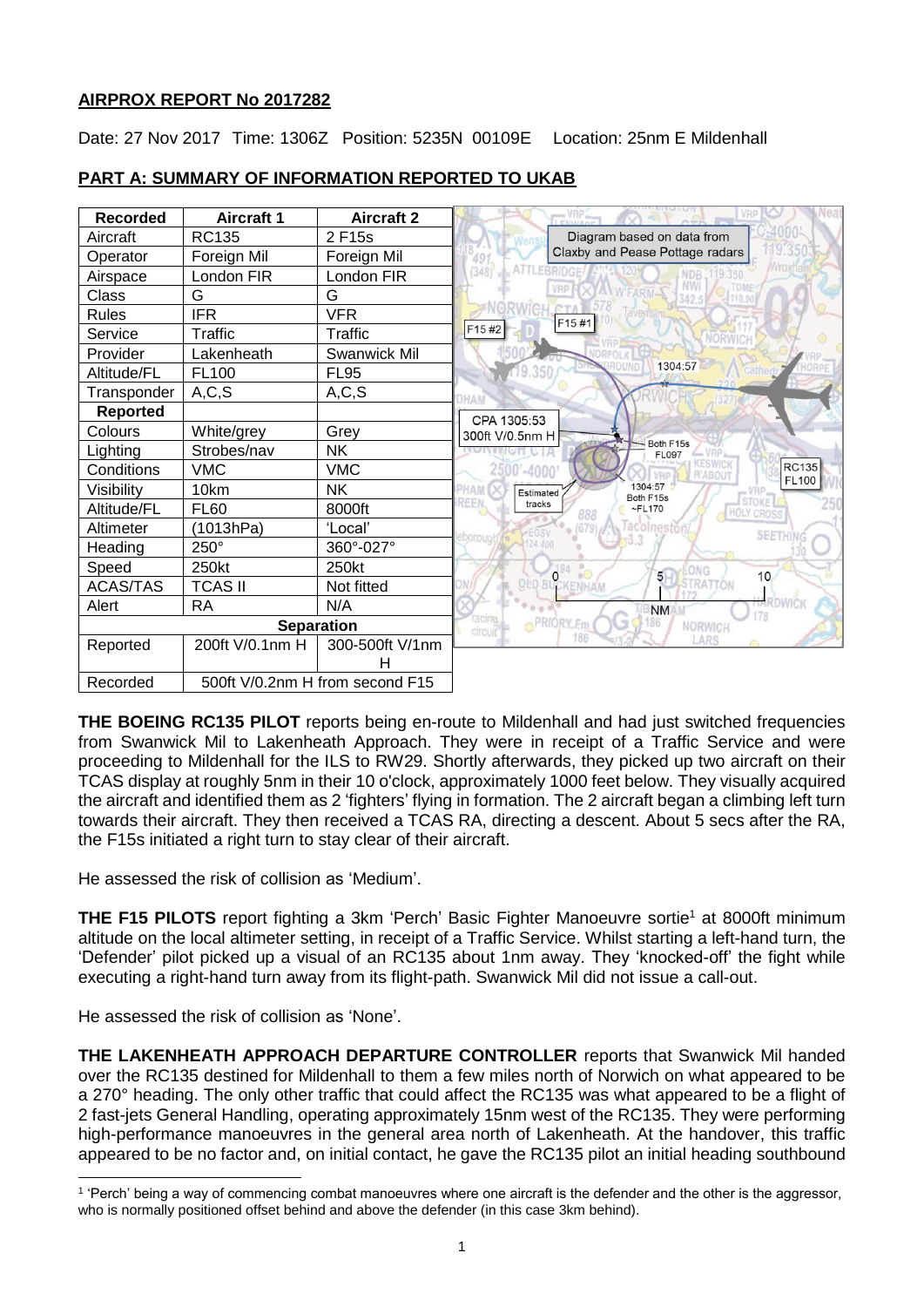and a descent to increase separation with the fast-jets, who tended to be unpredictable in their manoeuvres. The fast-jets were observed to be several thousand feet above the RC135 when they began to merge, and appeared to not be a factor. The fast-jets then lost the altitude portion of their secondary readout due to rapid altitude change and, by the time he began receiving their altitude again, it appeared that they had passed through the RC135's level and its pilot informed him that they were responding to a TCAS RA. He issued Traffic Information to the RC135 pilot on the fast-jets, who verified that it was 2 F15s and, once they were informed that the RC135 pilot had stopped responding to the RA, they continued to vector him for his approach into Mildenhall.

**THE LAKENHEATH APPROACH ASSISTANT** reports that they received a handover (hand-off) from Swanwick Mil on the RC135, which was proceeding to Mildenhall. A flight of multiple F15s, under the control of Swanwick Mil, were General Handling and performing fast fighter-jet manoeuvres in the same area as the RC135 during the handover (both in uncontrolled airspace). After initial contact with the RC135 pilot, the altitude display of the F15s was lost due to their rapid altitude changes. The RC135 pilot then advised them that he was responding to a TCAS RA. Once they regained an altitude readout on the F15s, they realised that they had passed through the RC135's altitude and Traffic Information was issued to the RC135 pilot. Updated Traffic Information was issued to the RC135 pilot on the F15s and, once they advised them he was no longer responding to the RA, they were given further instructions to continue their approach into Mildenhall. After the incident, Swanwick Mil advised them that Traffic Information had been issued to both the RC135 and the F15 pilots prior to the handover, and that the F15 pilots had the RC135 in sight.

**THE LAKENHEATH WATCH SUPERVISOR** reports that they received a handover (hand-off) from Swanwick Mil on the RC135 proceeding to Mildenhall. A flight of multiple F15s under the control of Swanwick Mil were General Handling within 5nm of the RC135 and approximately 6000ft above at the time of the handover. About a minute after initial contact with the RC135 pilot, he advised he was responding to an RA. At the time he could not see any aircraft conflicting with the RC135 because the F15s were rapidly descending, causing their altitude readout to not show. They then saw the altitude of the F15s after their pilots had stopped their descent and realised that they were at the same altitude as the RC135. After the incident, he telephoned the Swanwick Mil Supervisor and asked what had happened. They said the F15 pilots had the RC135 in sight and there had not been a conflict.

### **Factual Background**

The weather at Mildenhall was recorded as follows:

METAR EGUN 271256Z AUTO 27018G26KT 9999 BKN110 09/09 A2978

### **Analysis and Investigation**

### **Military ATM**

An Airprox occurred on 27 November 2017 at approximately 1300hrs in East Anglia between an RC135 and a pair of F15s. The RC135 pilot is believed to have been receiving an Air Traffic Service from RAF Lakenheath ATC and the F15 pilots were receiving a Traffic Service from the Swanwick Mil East Tactical (Tac) controller whilst General Handling. The perspective of Lakenheath ATC has not been considered in writing this report, but the radar replays do not appear to show any avoiding action taking place, and the transcripts do not allude to any landline communication between them and Swanwick Mil East.

The following pictures show the positions of the RC135 and F15s in the time leading up to and during the Airprox: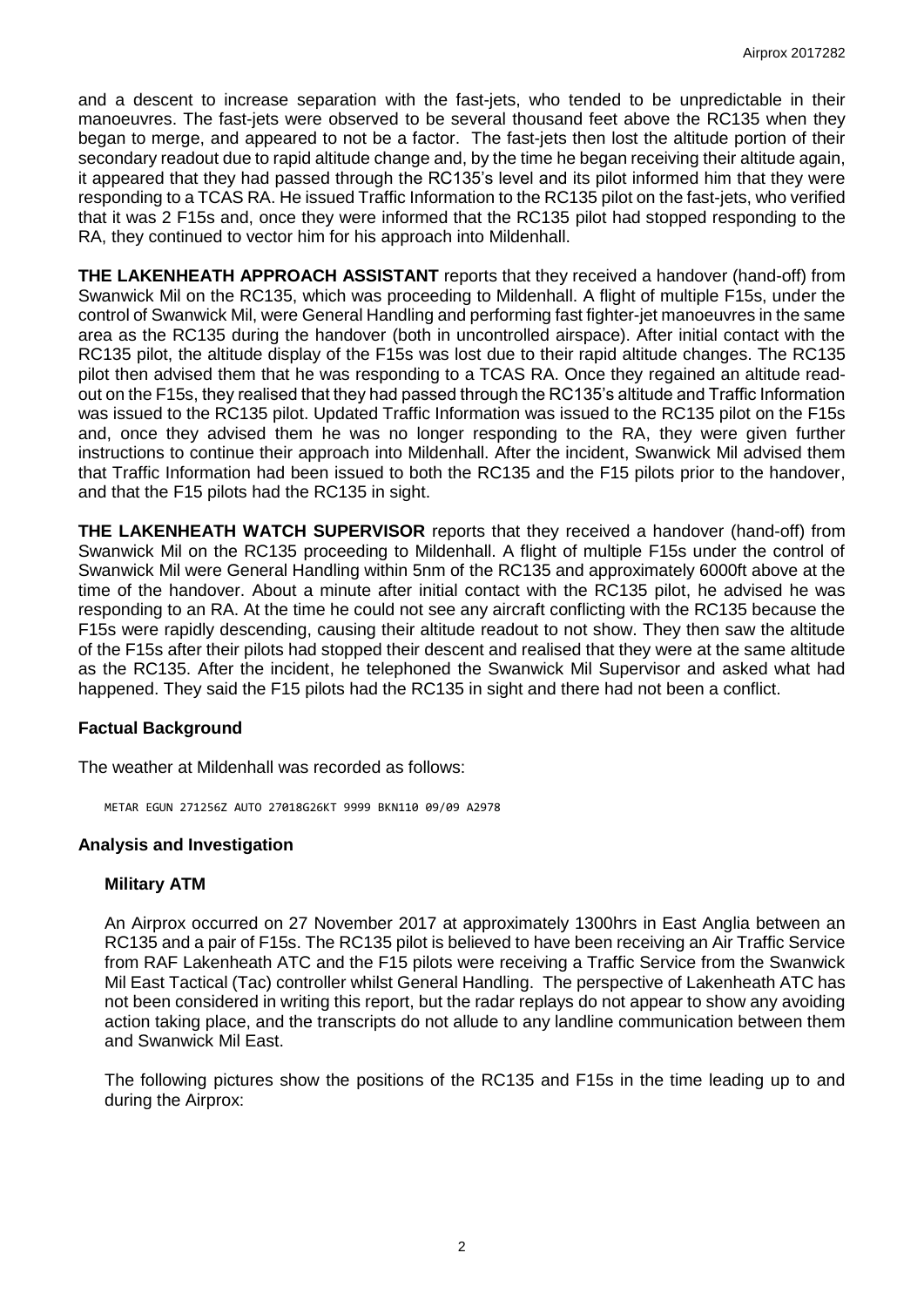







Figure 3 Geometry at 1305:32. Figure 4 Geometry at 1305:56 (CPA).



Figure 5 Geometry at 1306:02. Fig 6 Geometry at 1306:21.

RAF(U) Swanwick was only notified of the Airprox two months after the event, therefore no controller reports are available, and transcripts could not be completed with accurate timings. That said, the transcripts do show that the controller passed Traffic Information on the RC135 to the F15 pilots three times, at 20nm, 10nm and 0.5nm separation. The final update appears to have coincided with the F15 pilots conducting high energy manoeuvres, the loss of Mode C readout usually indicating a rapid climb or descent. At such times, a controller must use judgement when considering interrupting the pilots, as that action in itself distracts them from their mentally and physically demanding task. Although it would probably have been helpful to update the Traffic Information with greater than 0.5nm separation, it is not known what the controller or unit workload was or what geographical split of traffic the controller may have been working.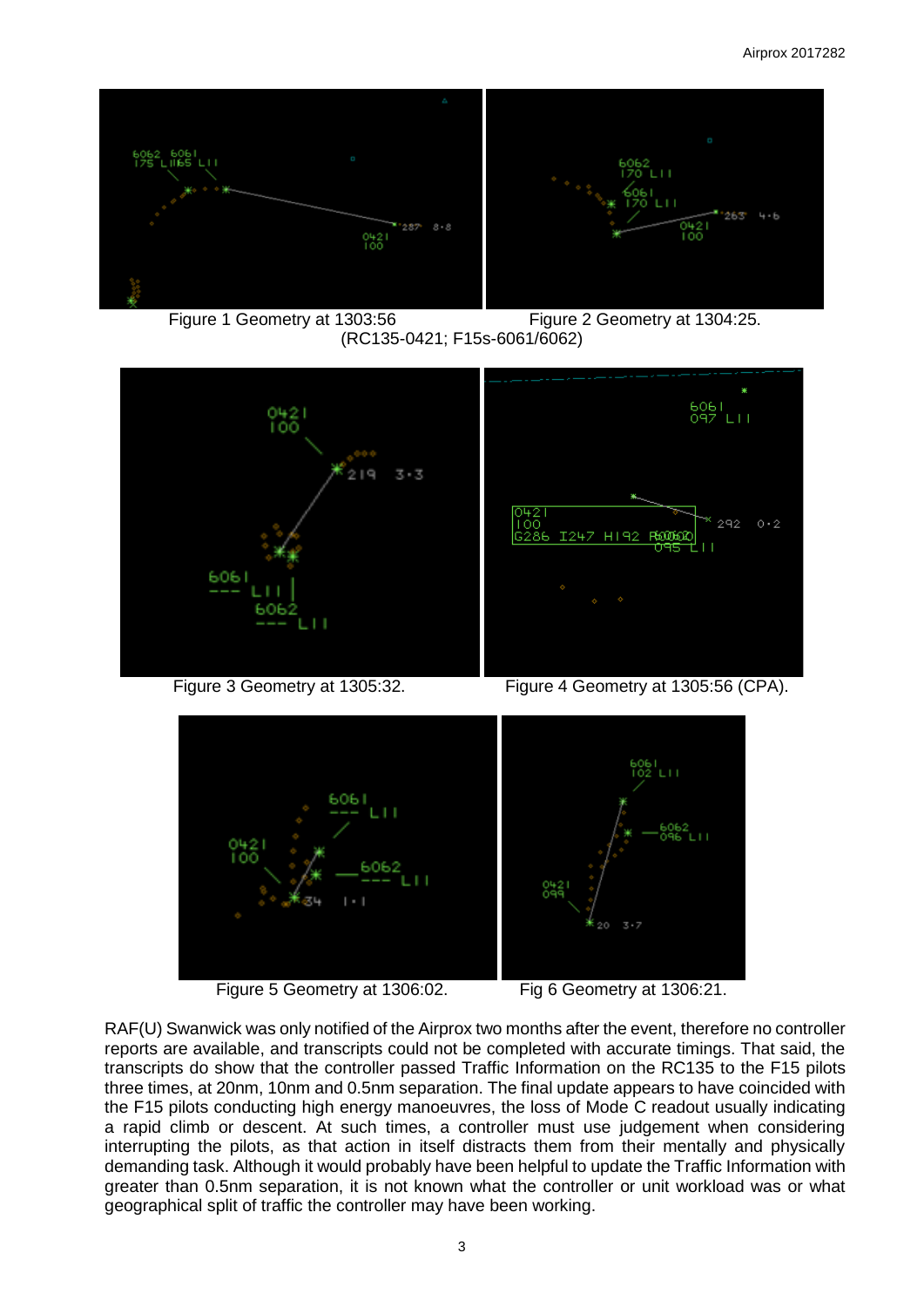### **UKAB Secretariat**

The RC135 and F15 pilots shared an equal responsibility for collision avoidance and not to operate in such proximity to other aircraft as to create a collision hazard<sup>2</sup>. If the incident geometry is considered as head-on or nearly so then both pilots were required to turn to the right<sup>3</sup>. If the incident geometry is considered as converging then the F15 pilots were required to give way to the RC135.

### **Comments**

## **USAFE-UK**

USAFE-UK comments that it is regrettable that the Airprox report was filed so long after the event and thus beyond the retention period for radio and radar replays, not to mention individuals' recall of events. Normal operating procedures would have dictated that, on handover of the RC135 by Swanwick Mil to the Lakenheath RAPCON, the controller would have stated that Traffic Information on the F15s had been passed to the RC135 pilot or that they, the F15s, were not a factor. Further, it would be normal practice for the RAPCON Approach controller to have passed Traffic Information to the RC135 pilot on the F15s when he lost Mode C due to their high energy manoeuvres unless, possibly, he was under the impression that the RC135 pilot was in visual contact with the fighters. Lastly, the distance that a fighter pilot considers the risk of collision as 'None' with regard to a big jet is sometimes at odds with the range at which the TCAS equipped aircraft has to react to an RA.

### **Summary**

An Airprox was reported when an RC135 and 2 F15s flew into proximity at 1306hrs on Monday 27<sup>th</sup> November 2017. The RC135 pilot was operating under IFR in VMC, the F15 pilots were operating under VFR in VMC. The pilots were in receipt of a Traffic Service, the RC135 from Lakenheath and the F15s from Swanwick Mil.

# **PART B: SUMMARY OF THE BOARD'S DISCUSSIONS**

Information available included reports from the pilots and controllers concerned, area radar and RTF recordings and reports from the appropriate ATC and operating authorities.

The Board expressed their disappointed that the Airprox report form had not been distributed until about 2 months after the incident. Because of this delay, valuable information was no longer available and the recollections of the incident by those involved was greatly reduced.

The Board was briefed first by the USAFE-UK member. He confirmed that the RC135 pilot had not been informed about the presence of the F15s by Lakenheath or Swanwick Mil until after the CPA. The F15 pilots, however, had been issued with Traffic Information about the RC135 on three occasions although they had not recollected, in their report, having received any Traffic Information. The Lakenheath Approach controller had reported that when the RC135 was handed over at FL100 from Swanwick Mil, the only possible traffic he could see to conflict with it were the F15s but, at the time, they were about 6000-7000ft above the RC135 and, therefore, not considered by him to be a factor. As far as he could recollect no information was passed by Swanwick about the F15s, and he considered that no coordination was necessary because of the vertical distance between them. Controller members wondered whether the F15s and the RC135 had been in receipt of an ATC Service from the same controller at Swanwick prior to handover and could therefore have been passed mutual Traffic Information at an earlier stage; the Military ATM investigator commented that it was not possible to determine whether this was the case, but they though it was probably unlikely.

On the RC135 pilot's initial contact with Lakenheath, the controller instructed him to turn onto a southerly heading and to descend. This, he reported, was to increase the separation from the F15s.

 $\overline{\phantom{a}}$ 

<sup>2</sup> SERA.3205 Proximity.

<sup>3</sup> SERA.3210 Right-of-way (c)(1) Approaching head-on.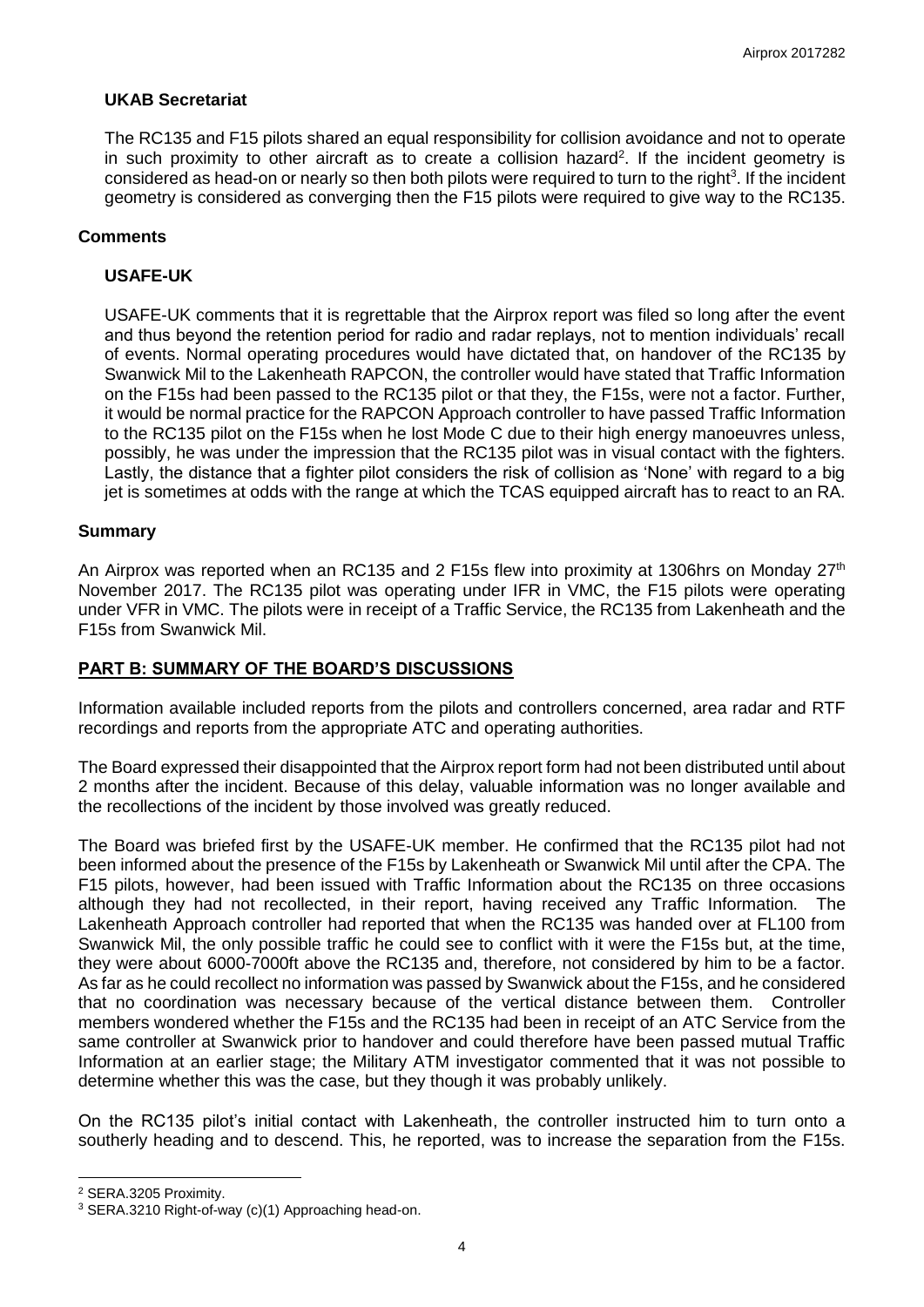Some members commented that it was presumably apparent to the Lakenheath controller that the F15s had previously been conducting highly-dynamic height changes and they wondered why the controller would turn the RC135 towards the F15's operating area despite the fact that they were indicating well above at that time. The radar recordings showed that the RC135 pilot did not commence descent from FL100 until after the CPA, and controller members thought that a better course of action would have been to descend the RC135 on its westerly heading before then turning it south towards the F15s. Notwithstanding, they acknowledged that, at the time, he had presumed that they were vertically separated by more than 5000ft and it was only shortly after this that the F15s' Mode C disappeared from the radar display, indicating a possible high rate of vertical displacement. Nevertheless, the Board considered that in these circumstances it would have been prudent to have issued Traffic Information to the RC135 pilot regarding the manoeuvring F15s. Although acknowledging that ATC do not have to separate VFR and IFR traffic in Class G airspace, some Board members opined that the two controllers could have coordinated a course of action to prevent the aircraft coming into close proximity, ideally during the handover.

Fortunately, portions of the R/T recording of the Swanwick Mil East Tac controller, who was providing a service to the F15s, were still available. These showed that the F15 pilots were issued with Traffic Information about the RC135, initially at a range of 20nm, tracking west, descending to FL100. This was followed up with the same information at a range of 10nm. Finally, albeit late, the traffic was reported north of them by 0.5nm. The F15 lead pilot reported visual; in his report he said that he had sighted the RC135 at about 1nm. Although they were engaged in highly-dynamic manoeuvring, members commented that the F15 pilots therefore had sufficient information about the RC135 with which to ensure separation, and they wondered whether their task-focus had meant that they had not fully assimilated this information prior to turning towards it.

A protracted discussion ensued regarding whether the cause of the Airprox was the turn issued by the Lakenheath controller to the RC135 pilot (which routed the aircraft towards the F15s with no Traffic Information), or the turn by the F15 pilots towards the RC135 (about which they had Traffic Information). Noting that at the time he issued the turn direction to the RC135 pilot the controller did not consider there to be a confliction because the aircraft were vertically separated, the Board concluded in the end that the F15s had been given appropriate Traffic Information about the RC135, including its level, and had then descended and turned at a high rate towards its position. Accordingly, the Board agreed that the cause of the Airprox was that the F15 pilots flew into conflict with the RC135, despite having received Traffic Information.

Turning to the risk, the RC135 pilot reported that he had seen the F15s on TCAS at about 5nm and had then obtained visual contact. The F15 pilots reported seeing the RC135 at about 1nm and turned away. The radar recordings show that one of the F15s passed within 0.2nm of the RC135, but the vertical separation at the time was 500ft. Consequently, it was considered that although safety had been degraded, there had been no risk of a collision and the Board therefore categorised the Airprox as risk Category C.

## **PART C: ASSESSMENT OF CAUSE AND RISK**

 $\overline{\phantom{a}}$ 

Cause: The F15 pilots flew into conflict with the RC135, despite having received Traffic Information.

Degree of Risk: C.

Safety Barrier Assessment<sup>4</sup>

In assessing the effectiveness of the safety barriers associated with this incident, the Board concluded that the key factors had been that:

<sup>4</sup> The UK Airprox Board scheme for assessing the Availability, Functionality and Effectiveness of safety barriers can be found on the **UKAB Website**.